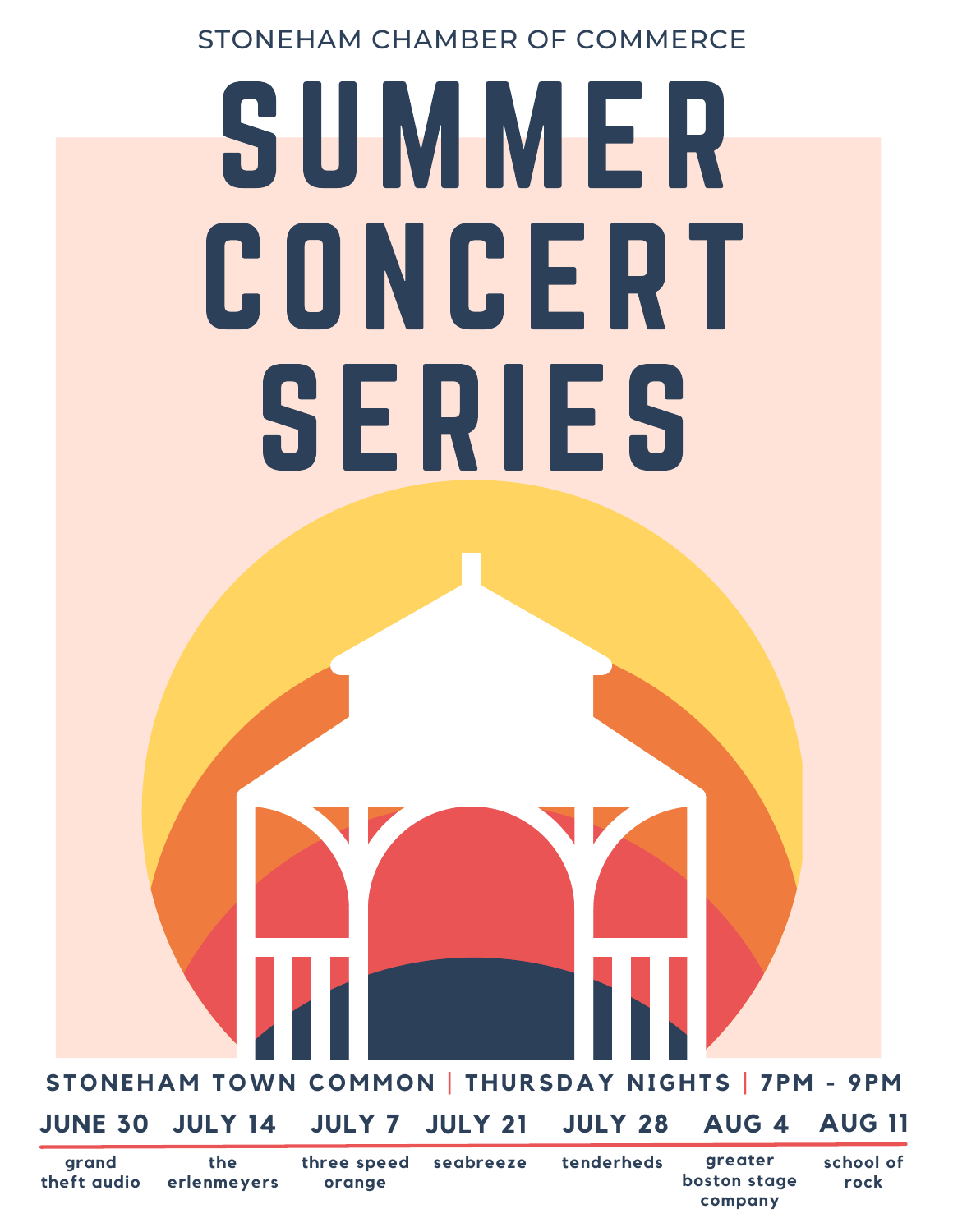

## SUMMER CONCERT SERIES STONEHAM CHAMBER OF COMMERCE

## O v e r v i e w

Since 2003, the Stoneham Chamber of Commerce has hosted the annual Summer Concert Series on the Town Common. This popular community program offers weekly concerts on Thursday nights during the summer is solely funded by the generosity of Chamber of Commerce members. This is a great opportunity to promote your business, as well as support the great need for free, family-oriented music programs that area residents seek out.

In exchange for your sponsorship, the Stoneham Chamber is committed to providing the highest levels of recognition for the duration of the Series that runs the entire summer. We hope that you find this program worthy of your support.

## Sponsorship Levels & Benefits

#### HEADLINER Presenting Sponsor . . . \$1,000

- Recognition as a platinum sponsor in event logo.
- . Top tier visibility on event landing page on Chamber website.
- Your company name/logo on social media event pages and posts (Facebook boosted posts, Twitter and Instagram).
- . Regular promotion of your sponsorship in weekly ChamberNews email.
- Recognition in all event marketing materials including logo in programs.
- . Your logo displayed prominently on event banners and on all promotional posters.
- . Acknowledgement in all related press releases.
- . Acknowledgement of sponsorship in quarterly Chamber Newsletter.
- . Tabling opportunities at non-vendor events (e.g. Halloween Stroll, Summer Concert Series).
- . Tabling opportunity at two concerts of your choice with table, chairs and canopy provided.
- Acknowledgment of company during nightly welcome speech.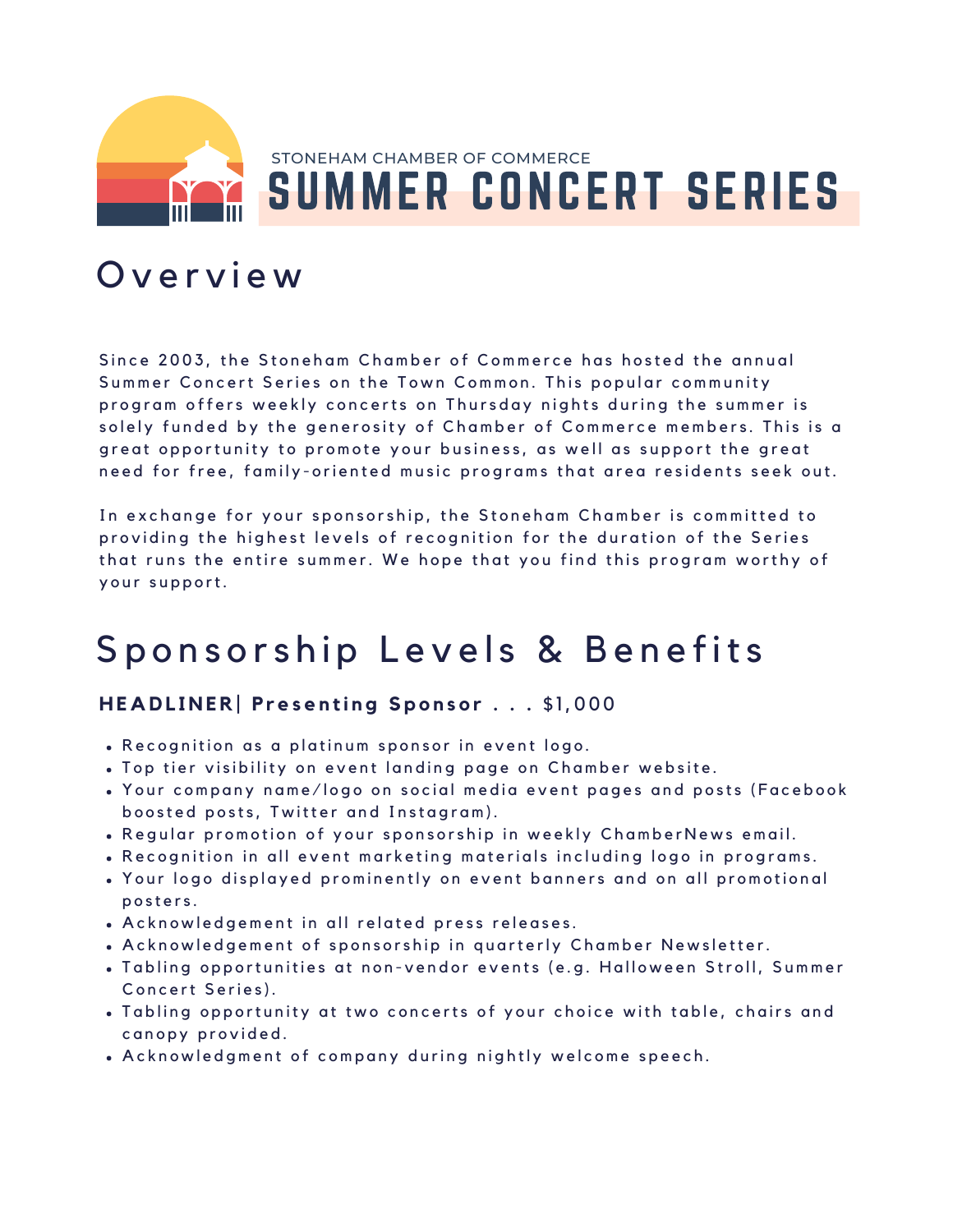#### **O P E N I N G A CT | G o l d S p o n s o r . . .** \$ 7 5 0

- . Recognition as a gold sponsor in event logo
- . Second tier visibility on event landing page on Chamber websi
- Your company name/logo on social media event pages and post
- . Regular promotion of your sponsorship in weekly ChamberNews email
- Recognition in event marketing materials including logo in programs
- . Your logo displayed on event banners located and on all promotional posters
- . A cknowledgement of sponsorship corresponding to sponsorship level in all related press releases
- . A cknowledgement of sponsorship in quarterly Chamber Newsletter
- . Tabling opportunity at one concert of your choice with table, chairs and canopy provided.
- . Acknowledgment of company during nightly welcome speech.

#### SUPERFAN | Silver Sponsor...... \$500

- Recognition as a sponsor in the event logo and marketing materials
- . Third tier visibility on event landing page on Chamber website
- Your company name on Chamber event page
- . Regular promotion in weekly ChamberNews email; recognition in all event marketing materials including name in programs.
- . Your name displayed on event banners and on all promotional posters; acknowledgement in all related press releases and acknowledgement of sponsorship in quarterly Chamber Newsletter.
- Acknowledgment of company during nightly welcome speech.

#### FRIEND OF THE SERIES | Bronze Sponsor......\$250

- . Recognition as a bronze sponsor in event marketing materials
- Fourth tier visibility on event landing page on Chamber website
- Your company name on social media event page
- . Regular promotion in weekly ChamberNews email
- . Recognition in all event marketing materials including name in programs
- . Your name displayed on event banners and on all promotional posters; acknowledgement in all related press releases
- . Acknowledgement of sponsorship in quarterly Chamber Newsletter.

#### CONCERT PROGRAM AD . . . . . . \$50 - \$100

. Place a quarter page or half page ad, promotion or coupon in the Concert Program distributed to attendees at all concerts.

#### **R A F F L E D O N A T I O N**

Donate an item, service or gift card (approximate value of \$100) to be raffled off during intermission. A representative from your company is welcome to attend and pull the winner on stage.